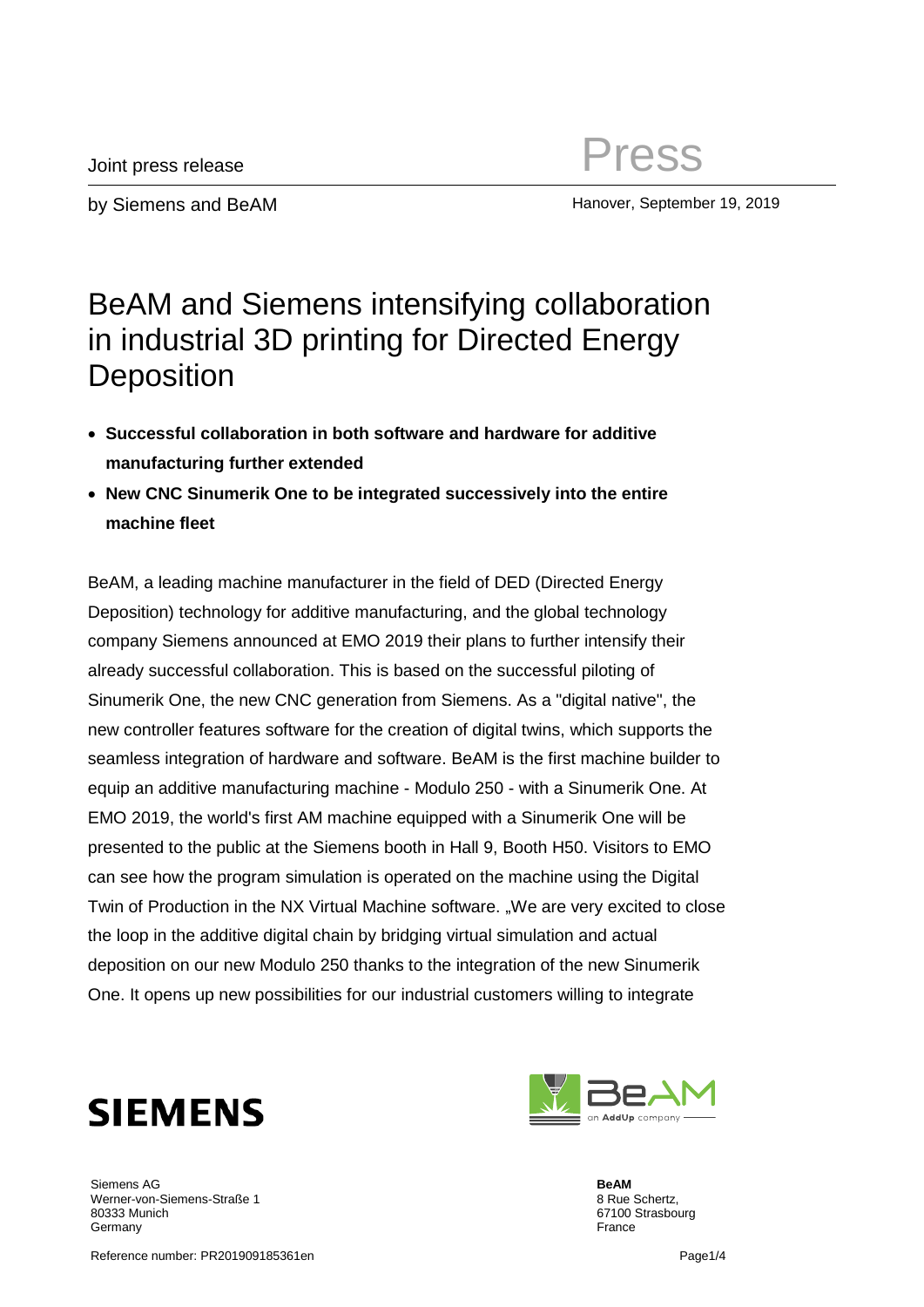further DED in their value chain and optimize its usage ", explains BeAM's CEO Vincent Gillet.

In the future collaboration, the companies plan to equip the entire BeAM machine fleet successively with Sinumerik One. In addition, the companies want to implement BeAM AM machines in the integrated additive manufacturing solutions of the Digital Enterprise portfolio. This means that joint developments and adaptations to CAD / CAM functions in Siemens NX can be tackled. Closer cooperation is also planned in terms of data management with Teamcenter, implementation in MES / MOM systems, process control and support for process monitoring and service functions from Siemens MindSphere and Edge functionality. "The rapid industrialization of additive manufacturing goes hand in hand with digital transformation and can only be achieved through close cooperation between experts in software and hardware and in industrial 3D printing, as is the case with Siemens and BeAM. Through the use of digital twins throughout the value chain from virtual design to creation of the actual component, digitalization in additive manufacturing ensures maximum efficiency, productivity and data transparency for the entire production process as well as maximum quality for the manufactured component," explains Uwe Ruttkamp, Head of Machine Tool Systems at Siemens Digital Industries.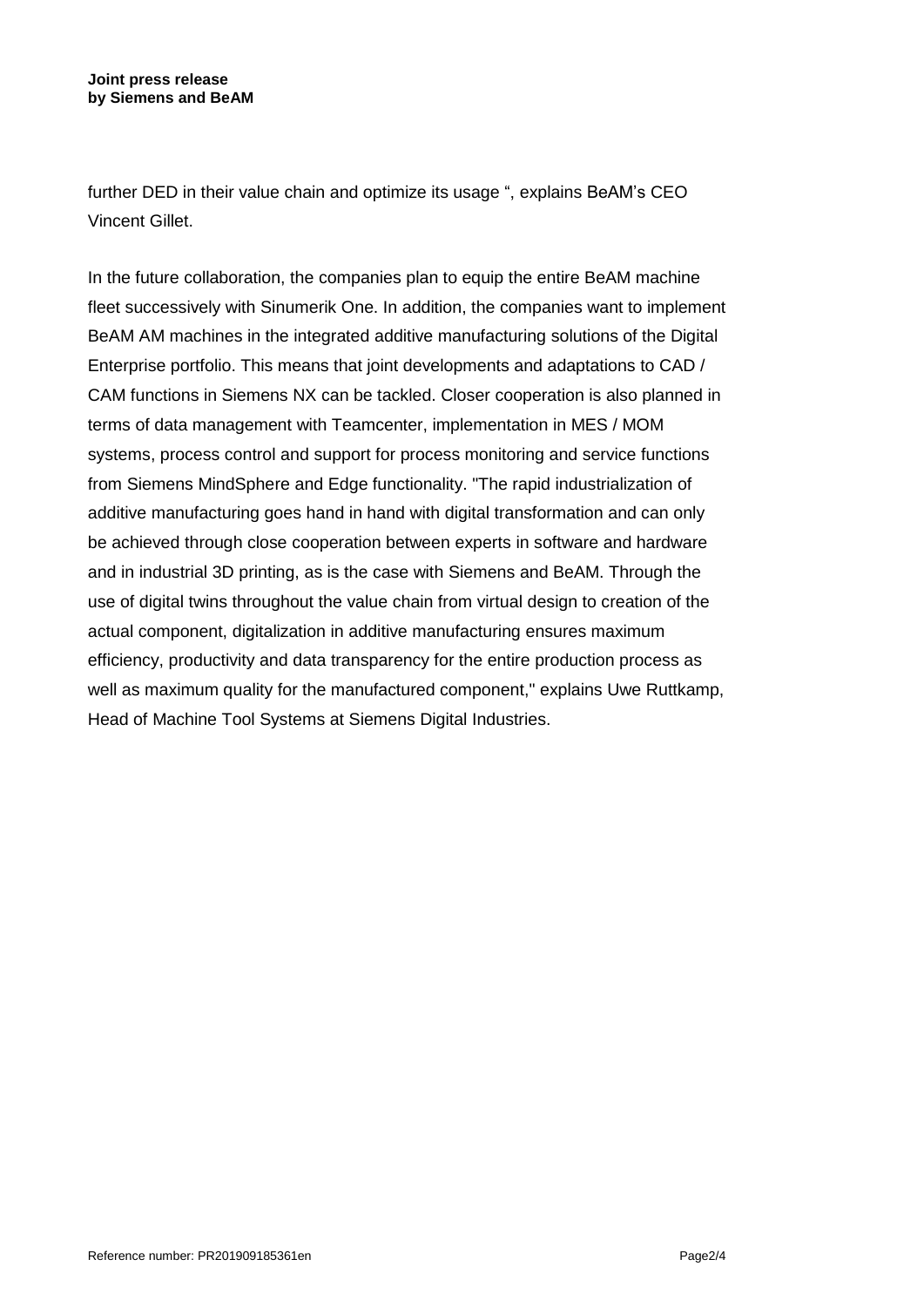

From left: Uwe Ruttkamp, Head of Machine Tool Systems at Siemens Digital Industries and Vincent Gillet, CEO of BeAM.

This press release and press pictures are available at <https://sie.ag/2ksHRiM>

For further information about Additive Manufacturing at Siemens, please visit [www.siemens.com/additive-manufacturing](http://www.siemens.com/additive-manufacturing) For further information regarding Sinumerik One, please visit [www.siemens.com/sinumerik-one](http://www.siemens.com/sinumerik-one) For further information about BeAM please visit [www.beam-machines.com](http://www.beam-machines.com/)

**Contact for journalists: At Siemens AG:** Katharina Lamsa Phone: +49 911 895-7975 E-mail: [katharina.lamsa@siemens.com](mailto:katharina.lamsa@siemens.com)

**At BeAM:**

Frédéric Le Moullec Phone: +33 3 88 60 87 62 E-mail: [contact@beam-machines.com](mailto:contact@beam-machines.com)